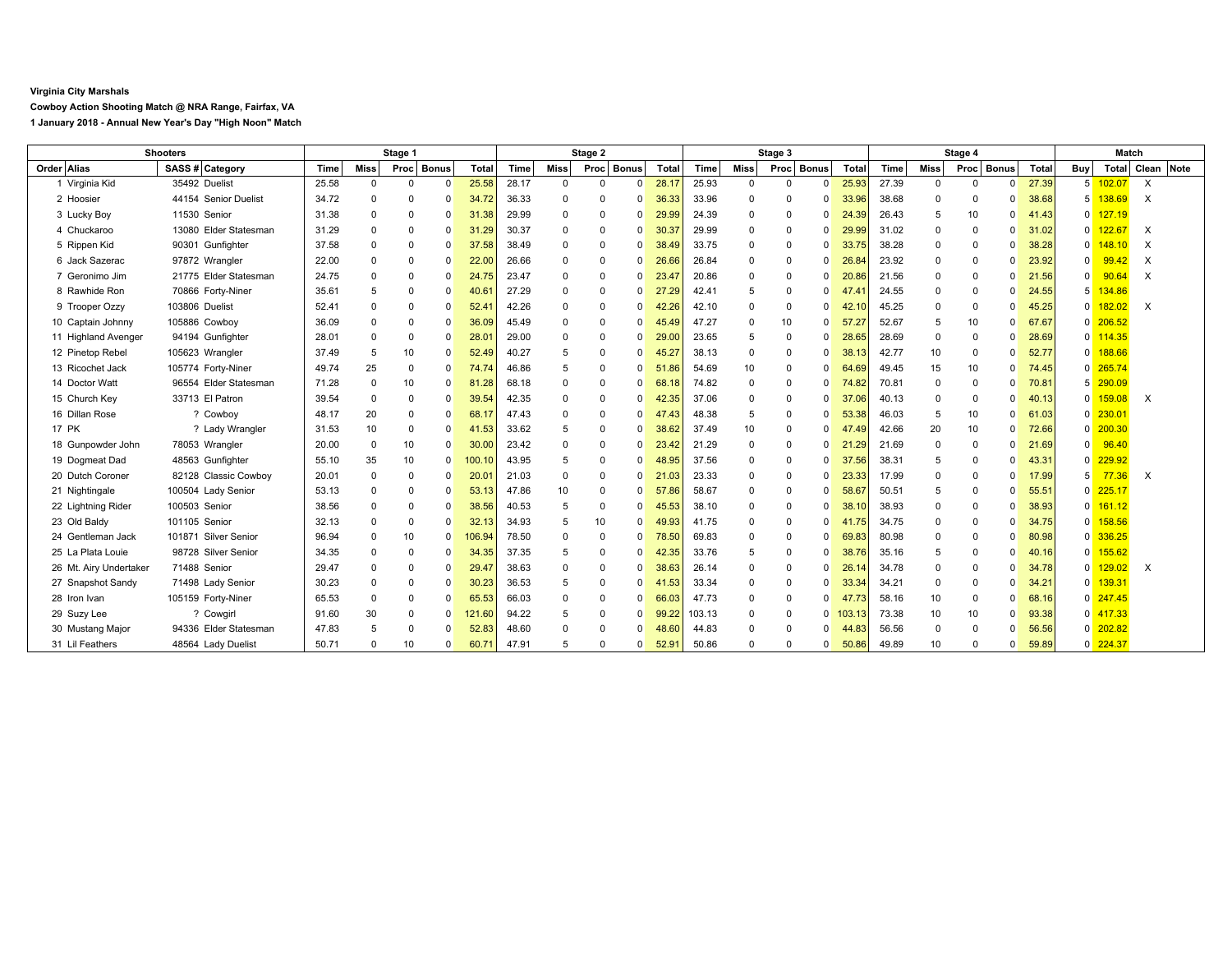## **Virginia City Marshals**

## **Cowboy Action Shooting Match @ NRA Range, Fairfax, VA 1 January 2018 - Annual New Year's Day "High Noon" Match**

| <b>Match Summary</b> |                        |                |                       |             |                 |                         |  |  |  |  |
|----------------------|------------------------|----------------|-----------------------|-------------|-----------------|-------------------------|--|--|--|--|
| Order Alias          |                        |                | SASS # Category       | <b>Time</b> | <b>Finish</b>   | <b>Clean</b>            |  |  |  |  |
|                      | 20 Dutch Coroner       |                | 82128 Classic Cowboy  | 77.36       | $\overline{1}$  | $\overline{\mathsf{x}}$ |  |  |  |  |
|                      | 7 Geronimo Jim         |                | 21775 Elder Statesman | 90.64       | $\overline{2}$  | $\mathsf{X}$            |  |  |  |  |
|                      | 18 Gunpowder John      |                | 78053 Wrangler        | 96.40       | 3               |                         |  |  |  |  |
|                      | 6 Jack Sazerac         |                | 97872 Wrangler        | 99.42       | $\overline{4}$  | $\overline{\mathsf{X}}$ |  |  |  |  |
|                      | 1 Virginia Kid         |                | 35492 Duelist         | 102.07      | 5               | $\overline{\mathsf{x}}$ |  |  |  |  |
|                      | 11 Highland Avenger    |                | 94194 Gunfighter      | 114.35      | $6\overline{6}$ |                         |  |  |  |  |
|                      | 4 Chuckaroo            |                | 13080 Elder Statesman | 122.67      | $\overline{7}$  | $\overline{\mathsf{x}}$ |  |  |  |  |
|                      | 3 Lucky Boy            |                | 11530 Senior          | 127.19      | 8               |                         |  |  |  |  |
|                      | 26 Mt. Airy Undertaker |                | 71488 Senior          | 129.02      | 9               | $\overline{\mathsf{X}}$ |  |  |  |  |
|                      | 8 Rawhide Ron          |                | 70866 Forty-Niner     | 134.86      | 10              |                         |  |  |  |  |
|                      | 2 Hoosier              |                | 44154 Senior Duelist  | 138.69      | 11              | $\mathsf{X}$            |  |  |  |  |
|                      | 27 Snapshot Sandy      |                | 71498 Lady Senior     | 139.31      | 12              |                         |  |  |  |  |
|                      | 5 Rippen Kid           |                | 90301 Gunfighter      | 148.10      | 13              | $\overline{\mathsf{x}}$ |  |  |  |  |
|                      | 25 La Plata Louie      |                | 98728 Silver Senior   | 155.62      | 14              |                         |  |  |  |  |
|                      | 23 Old Baldy           | 101105 Senior  |                       | 158.56      | 15              |                         |  |  |  |  |
|                      | 15 Church Key          |                | 33713 El Patron       | 159.08      | 16              | $\mathsf{x}$            |  |  |  |  |
|                      | 22 Lightning Rider     | 100503 Senior  |                       | 161.12      | 17              |                         |  |  |  |  |
|                      | 9 Trooper Ozzy         | 103806 Duelist |                       | 182.02      | 18              | $\overline{\mathsf{X}}$ |  |  |  |  |
|                      | 12 Pinetop Rebel       |                | 105623 Wrangler       | 188.66      | 19              |                         |  |  |  |  |
|                      | 17 PK                  |                | ? Lady Wrangler       | 200.30      | 20              |                         |  |  |  |  |
|                      | 30 Mustang Major       |                | 94336 Elder Statesman | 202.82      | 21              |                         |  |  |  |  |
|                      | 10 Captain Johnny      |                | 105886 Cowboy         | 206.52      | 22              |                         |  |  |  |  |
|                      | 31 Lil Feathers        |                | 48564 Lady Duelist    | 224.37      | 23              |                         |  |  |  |  |
|                      | 21 Nightingale         |                | 100504 Lady Senior    | 225.17      | 24              |                         |  |  |  |  |
|                      | 19 Dogmeat Dad         |                | 48563 Gunfighter      | 229.92      | 25              |                         |  |  |  |  |
|                      | 16 Dillan Rose         |                | ? Cowboy              | 230.01      | 26              |                         |  |  |  |  |